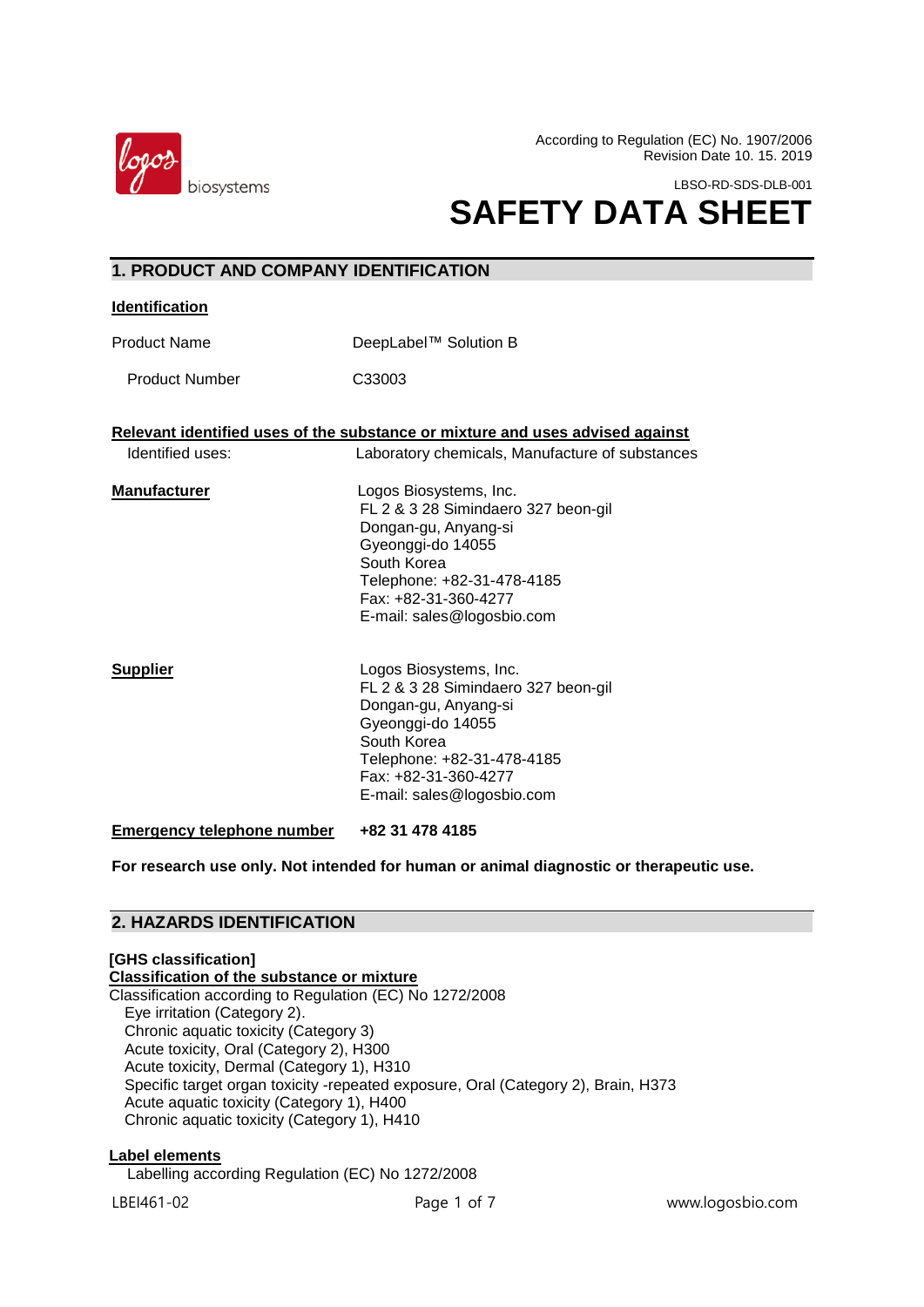Hazard pictograms



Signal wordWarning

Hazard statements

H302 – Harmful if swallowed.

H319 – Causes serious eye irritation.

H412 – Harmful to aquatic life with long lasting effects.

Precautionary statements

P264 – Wash skin thoroughly after handling. (H302) (H315) (H319) (H372)

P270 – Do not eat, drink, or smoke when using this product. (H302) (H372)

P273 – Avoid release to the environment. (H402)

P280 – Wear protective gloves, eyewear, clothing and face protection. (H315) (H319) (H340) (H350) (H361)

P301 + P312 + P330 – IF SWALLOWED: Rinse mouth. Call a POISON CENTER or doctor/physician if you feel unwell. (H302)

P305 + P351 + P338 – IF IN EYES: Rinse cautiously with water for several minutes. Remove contact lenses, if present and easy to do so. Continue rinsing.

P337 + P313 – If eye irritation persists: Get medical advice/attention.

P501 – Dispose of contents/container to an approved waste disposal plant.

#### **Other hazards**

None

# **3. COMPOSITION / INFORMATION ON INGREDIENTS**

#### **Mixtures**

| <b>Synonyms</b> | <b>CAS No.</b> | Weight % |
|-----------------|----------------|----------|
| Trade secret    | Trade secret   | < 1%     |

#### $\overline{a}$ **4. FIRST AID MEASURES**

#### **Description of first aid measures**

| In case of eye contact  | Rinse immediately with plenty of water, also under the<br>eyelids, for at least 15 minutes. Immediate medical attention<br>is required.                               |  |
|-------------------------|-----------------------------------------------------------------------------------------------------------------------------------------------------------------------|--|
| In case of skin contact | Wash off immediately with plenty of water for at least 15<br>minutes. Remove and wash contaminated clothing before<br>re-use. Immediate medical attention is required |  |
| After inhalation        | Move to fresh air. If not breathing, give artificial respiration.<br>Call a physician or Poison Control Centre immediately                                            |  |
| After swallowing        | Induce vomiting and call for medical help.                                                                                                                            |  |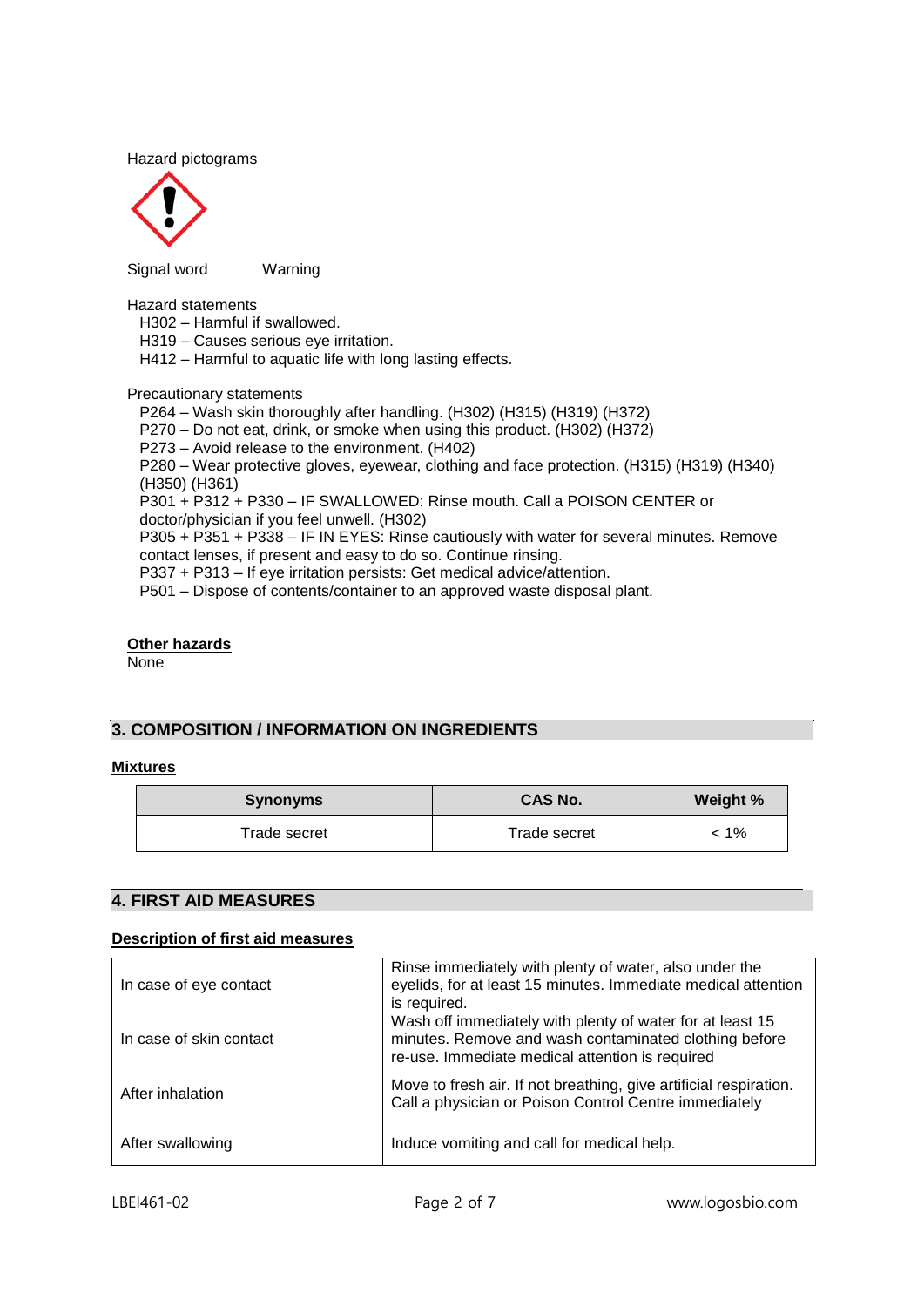| Indication of any immediate medical |  |  |
|-------------------------------------|--|--|
| attention and special treatment     |  |  |
| needed                              |  |  |

# **5. FIRE-FIGHTING MEASURES**

#### **Extinguishing media**

#### **Suitable extinguishing media**

Use water spray, alcohol-resistant foam, dry chemical or carbon dioxide.

#### **Special hazards arising from the substances or mixture**

Carbon oxides, Sodium oxide

## **Advice of fire-fighters**

## **Protective equipment**

As in any fire, wear self-contained breathing apparatus pressure-demand, MSHA/NIOSH (approved or equivalent) and full protective gear.

#### **Further information**

No further relevant information available

# **6. ACCIDENTAL RELEASE MEASURES**

#### **Personal precautions, protective equipment and emergency procedures**

Use appropriate protective equipment. Avoid breathing vapours, mist or gas. Ensure adequate ventilation.

#### **Environmental precautions**

Prevent further leakage of spillage if safe to do so. Do not let product enter drains. Discharge into the environment must be avoided.

## **Methods and materials for containment and cleaning up**

Take up mechanically and collect in suitable container for disposal. Sweep up and shovel. Do not flush with water

#### **Reference to other sections**

No further relevant information available

# **7. HANDLING AND STORAGE**

#### **Precautions for safe handling**

Always wear recommended Personal Protective Equipment (mask, glove). Avoid contact with skin and eyes. Avoid formation of dust and aerosols. Provide appropriate exhaust ventilation at places where dust is formed.

## **Conditions for safe storage, including any incompatibilities**

Store in cool place. Keep container tightly closed in a dry and well-ventilated place.

## **Specific end use(s)**

No further relevant information available

# **8. EXPOSURE CONTROLS / PERSONAL PROTECTION**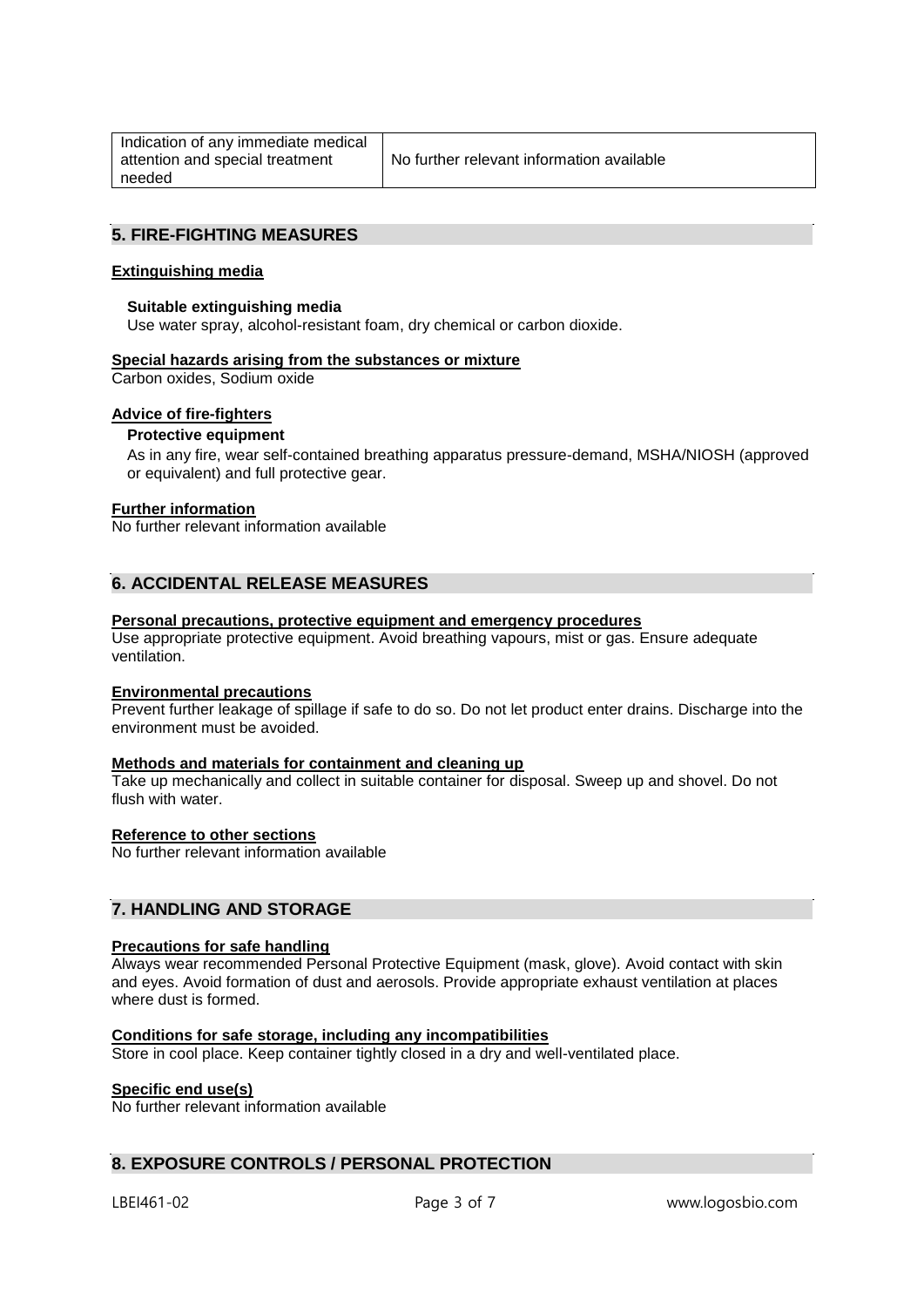# **Control parameters**

Components with workplace control parameters

# **Exposure controls**

#### **Appropriate engineering controls**

Avoid contact eyes, skin. Wash hands immediately after handling

# **Personal protective equipment**

| <b>Respiratory protection</b>               | Hood                                                |
|---------------------------------------------|-----------------------------------------------------|
| <b>Hand protection</b>                      | Protective gloves                                   |
| Eye protection                              | Safety glasses                                      |
| <b>Skin and Body protection</b>             | Handle with Protective gloves and wear lab clothing |
| <b>Control of Environmental</b><br>exposure | Hood                                                |

# **9. PHYSICAL AND CHEMICAL PROPERTIES**

## **Information on basic physical and chemical properties**

| Appearance                                   | Form: liquid      |
|----------------------------------------------|-------------------|
| Odour                                        | Odourless         |
| <b>Odour Threshold</b>                       | No data available |
| pH                                           | No data available |
| <b>Melting point/freezing point</b>          | No data available |
| Initial boiling point and boiling range      | $100^{\circ}$ C   |
| <b>Flash point</b>                           | No data available |
| <b>Evaporation rate</b>                      | No data available |
| Flammability (solid, gas)                    | No data available |
| Upper/lower flammability or explosive limits | No data available |
| Vapour pressure                              | No data available |
| Vapour density                               | No data available |
| <b>Specific Gravity/Relative density</b>     | No data available |
| <b>Solubility</b>                            | Fully miscible    |
| Partition coefficient: n-octanol / water     | No data available |
| <b>Auto-ignition temperature</b>             | No data available |
| <b>Decomposition temperature</b>             | No data available |
| <b>Viscosity</b>                             | No data available |
| <b>Dynamic viscosity</b>                     | No data available |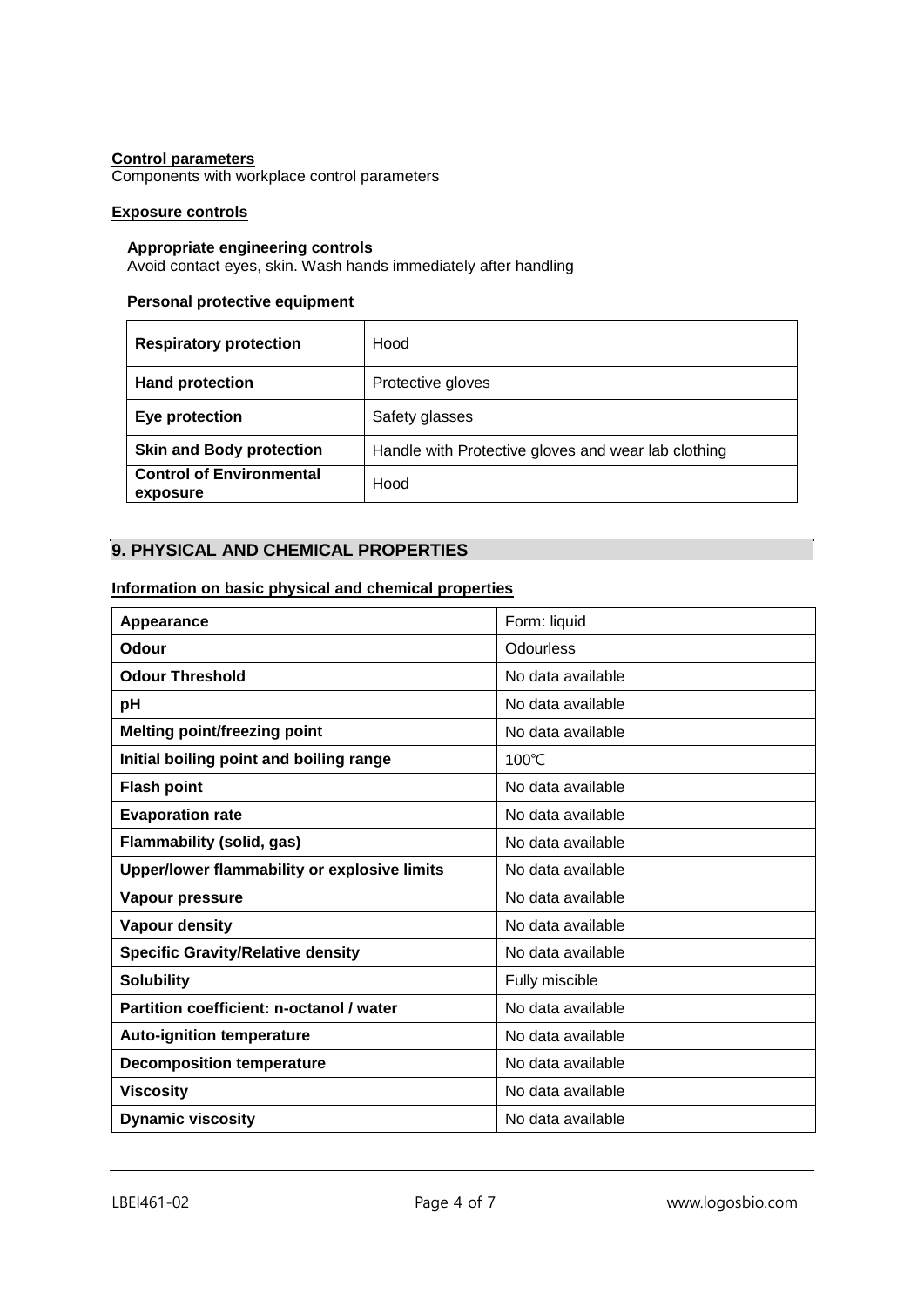# **10. STABILITY AND REACTIVITY**

## **Stability**

| <b>Stability</b>  | Stable under recommended storage conditions |
|-------------------|---------------------------------------------|
| <b>Reactivity</b> | No further relevant information available   |

#### **Possibility of hazardous reactions**

No further relevant information available

#### **Conditions to avoid**

No further relevant information available

#### **Incompatible materials**

Strong acids, Strong bases, Strong oxidizing agents, Halogenated hydrocarbon, Metals, Acids, Acid chlorides, Hydrazine, Dimethyl sulfate, Inorganic acid chlorides

## **Hazardous decomposition products**

Sodium oxides

# **11. TOXICOLOGICAL INFORMATION**

#### **Acute toxicity**

No further relevant information available

#### **Skin corrosion/irritation**

No skin irritation – 15min (reconstructed human epidermis)

#### **Serious eye damage/eye irritation**

No eye irritation – 4h (Bovine cornea)

## **Respiratory or skin sensitization**

Does not cause skin sensitization (Mouse)

## **Germ cell mutagenicity**

No further relevant information available

#### **Carcinogenicity**

No further relevant information available

#### **Reproductive toxicity**

No further relevant information available

**Specific target organ toxicity – single exposure**

No further relevant information available

#### **Specific target organ toxicity – repeated exposure** Oral – May cause damage to organs through prolonged or repeated exposure (Brain)

## **Aspiration hazard**

No further relevant information available

#### **Potential health effects**

No further relevant information available

## **Additional Information**

LBEI461-02 Page 5 of 7 www.logosbio.com No further relevant information available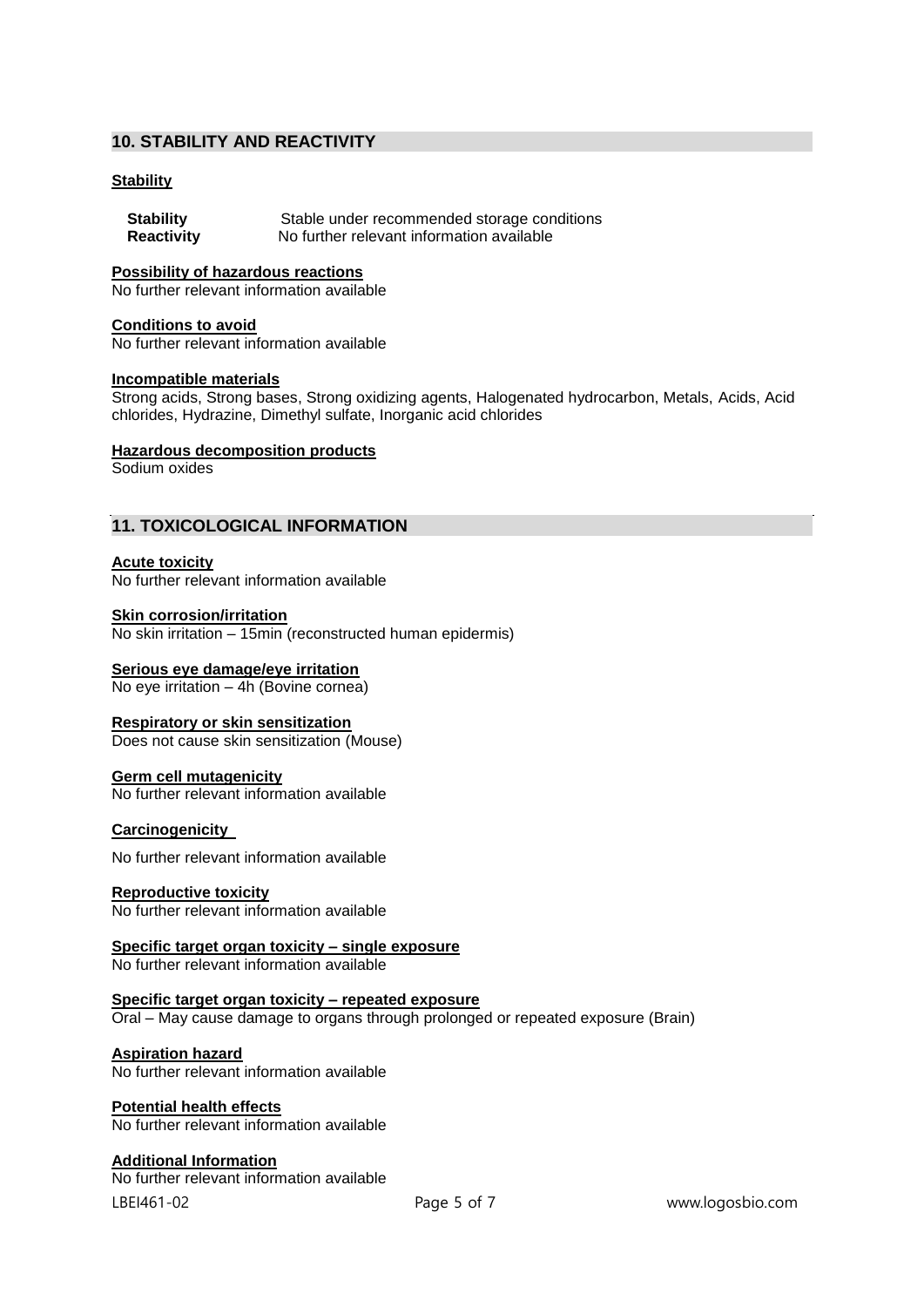# **12. ECOLOGICAL INFORMATION**

# **Toxicity**

No further relevant information available

**Persistence and degradability** No further relevant information available

**Bioaccumulative potential** No further relevant information available

**Mobility in soil** No further relevant information available

**Results of PBT and vPvB assessment** No data available

## **Other adverse effects**

No further relevant information available

# **13. DISPOSAL CONSIDERATIONS**

## **Waste treatment methods**

#### **Product**

Hand over to hazardous waste disposer

## **Contaminated packaging**

Accord to official regulations

# **14. TRANSPORT INFORMATION**

| UN number                          | ADR/RID: -                      | $IMDG: -$                           | $IATA: -$                    |
|------------------------------------|---------------------------------|-------------------------------------|------------------------------|
| UN proper shipping name            | ADR/RID: Not<br>dangerous goods | <b>IMDG: Not</b><br>dangerous goods | IATA: Not<br>dangerous goods |
| <b>Transport hazard class (es)</b> | ADR/RID: -                      | IMDG: -                             | IATA: -                      |
| Packaging group                    | ADR/RID: -                      | IMDG: -                             | IATA: -                      |
| <b>Environmental hazards</b>       | ADR/RID: no                     | <b>IMDG Marine</b><br>pollutant: no | IATA: no                     |
| Special precautions for user       | No data available               |                                     |                              |

# **15. REGULATORY INFORMATION**